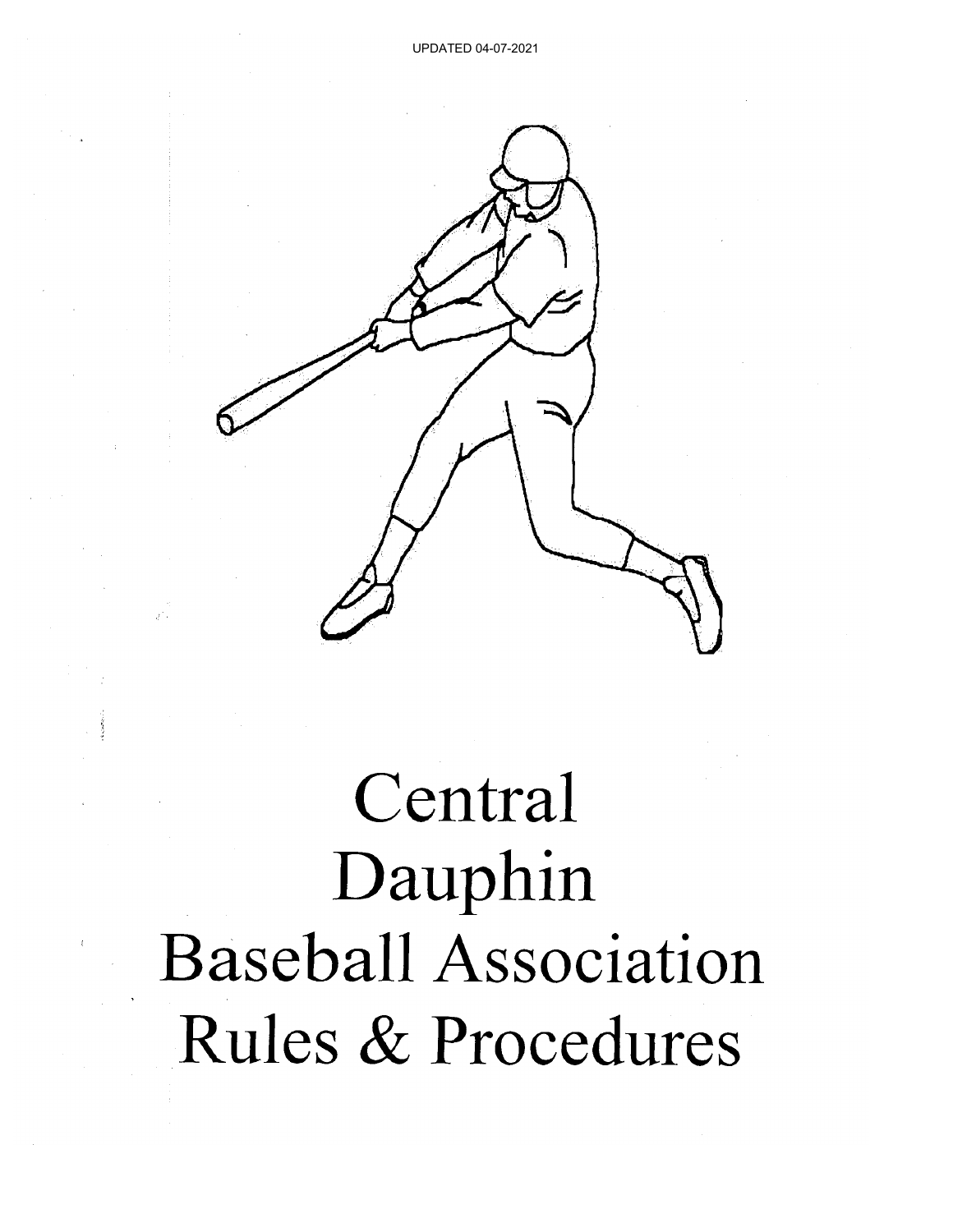## ARTICLE I - THE LEAGUE

Section 1. The League shall be composed of those Associations who are representative of the townships and municipalitiesthat compose the Central Dauphin High School footprint. Each Association shall enter teams in the Rookie, Minor and Major levels and must provide playing fields for League play. Any deviations must be approved by a consensus vote of the foundingAssociations.

Section 2. The League shall be composed ofthe following communities and boundaries:

West Hanover Baseball Association PHR Baseball Association Paxtonia Athletic Association Dauphin Baseball Association

Section 3. Any player who changes residency from one League area to another during the playing year shall have the option of playing in either area. In the following years of eligibility, the player shall be eligible to play only in either area.

Section 4. Any player participating in the Central Dauphin Baseball League shall not play in other baseball leagues. This is not a protest item. Players may be rostered to play on a team in another League providing it is not in the same age bracket. The rule is in affect for the length of the established League regular season play and/or post season play if said player makes a commitment to participate in post season activities.

Section 5. Any player participating by submission of a signed registration form, agrees to compliance . with all rules and regulations. This registration form must be signed by a parent or guardian before a child can participate in any Central Dauphin Baseball League activities. Each Association will be responsible for the registration forms of theirplayers.

Section 6. Any ineligible player on a roster will cost the offending team a forfeit of each game that the ineligible player participated in.

Section 7. There is no clause to prevent a child from a non-Central Dauphin School District community from playing on a CDBL team. To be eligible, that player must submit a signed registration form and be included on a roster for the Association for which he will be playing.

Section 8. Any player currently playing for an affiliated Association may stay in that Association without going through the Waiver process.

Section 9. No Waiver is required by CDBL for Central Dauphin School District residents who wish to play for a team outside of theLeague.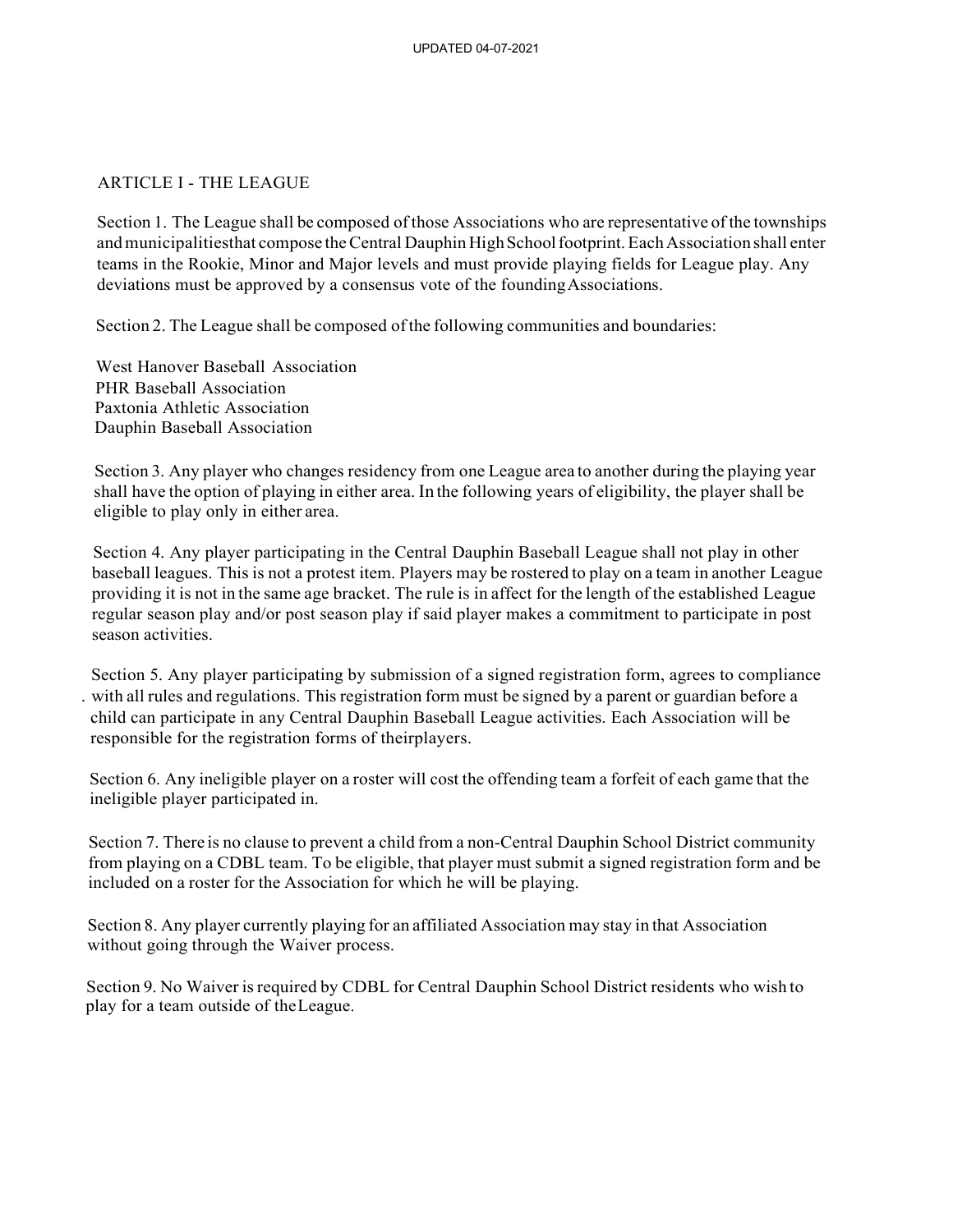### ARTICLE II -THE TEAMS

Section 1. Major team rosters will be composed of players between the ages of 10 through 12 years old with a maximum of 14 players per team.

Subpart a. No more than seven 12-year-olds can be carried on a tean1 roster, except where approved by the Board of Directors. In the event a team has more than seven 12-year-olds rostered; only seven may be in the line-up at any given time.

Section 2. Minor team rosters will be composed of players between the ages of 8 through 10 years old with a maximum of 14 players per team.

Subpart a. No more than seven 10-year-olds can be carried on a team roster, except where approved by the Youth League Committee. In the event a team has more than seven 10-year-oldsrostered, only seven . may be in the line-up at any given time.

Section 3. Rookie team rosters will be composed of players between the ages of 6 through 8 years old with a maximum of 14 players per team.

Section 4. A Minimum Play Rule isin effect for all Major and Minor games. All Major and Minor team members present for a regularly scheduled game shall play a minimum of 6 defensive outs and bat at least one time. All substitute players must be inserted into the line-up no later than the beginning of the 4<sup>th</sup> inning. Free defensive substitution is allowed as long as that player stays in the same number in the batting order.If a Minimum Play Violation occurs, the player(s) involved muststart the next scheduled game and play the minimum required time. In addition, the game in which the violation occurs is considered a forfeit by the offending team. (The Minimum Play Rule applies only for completed 6 inning games.)

Section 5. Starting players may return to the lineup as described in the Babe Ruth Re-Entry Rule 3.03. Major or Minor team players that are not allowed to play for disciplinary reasons, sickness, or injury must be announced to the umpire and opposing head coach before the start of the game. Ifa player is injured during the game and all other legal substitutions have been exhausted, the team may use any available team member to fill that position. Disciplinary action during the course of the game must be reported immediately to the umpire and opposing coach.

Section 6. If a player arrives after the beginning of a game, the player's name shall be placed on the line-up card and he/she should be announced as eligible to the opposing coach and umpire. If the player arrives before the end of the 2<sup>nd</sup> inning, the Minimum Play Rule applies. If the player arrives after the completion of the  $2<sup>nd</sup>$  inning, the Minimum Play Rule does not apply.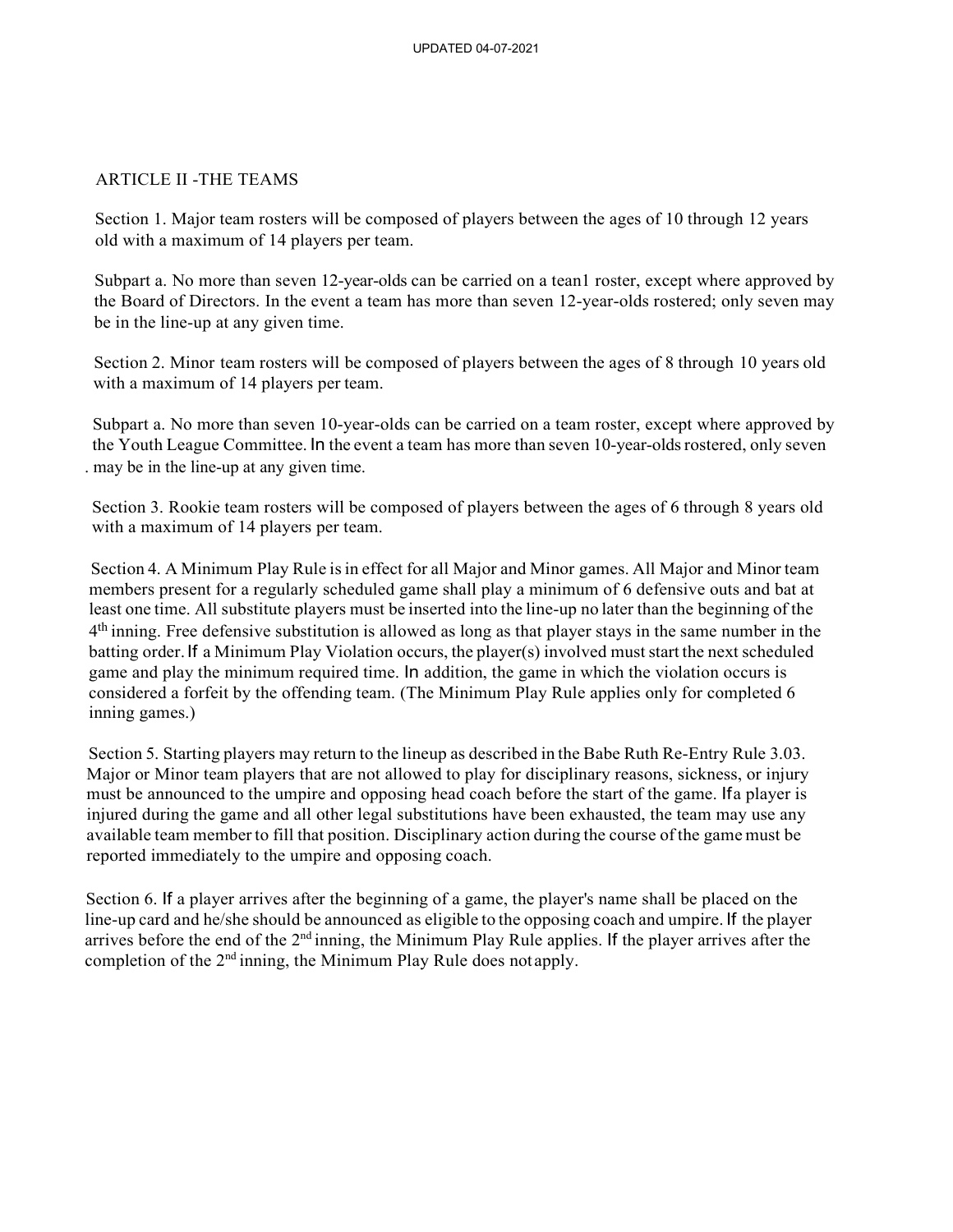Section 7. Central Dauphin Baseball League Associationsshall employ a Drafting Procedure approved by the Youth League Committee. Our basic policy will be to encourage providing an opportunity for all registrants to participate fairly in League competition. It is also our general philosophy that each Association uses their Draft Procedure to produce a balance of competitivenessin each age bracket.

## ARTICLE III -THE PLAYERS

Section I.·LeagueAge shall be defined asthe age of the player as of April 30th of the current season.

Subpart a. League Age for Major Play shall be 10 - 12 years of age.

Subpart b. League Age for Minor Play shall be 8 -10 years of age

Subpart c. League Age for Rookie Play shall be 6 - 8 years of age

Section 2. Any changes to the established age brackets must be

approved by Youth League Committee.

Section 3. To avoid possible game forfeitures due to the lack of players caused by absence, injury, or disciplinary action, each team in the Rookie, Minor, and Major levels will be permitted to use a maximum of 4 players from a lower level. These players shall be designated as "Swing Players" and will be considered eligible players in both age brackets. Swing Player play will be governed by the following:

Subpart a. A Swing Player may NOT be used if there are 10 or more regular rostered players present for the game. If 9 or fewer regular rostered players are present, the Swing Player is eligible to play the entire game, but must bat last. If9 regular rostered players are present, a Swing Player is limited to a Maximum of2 innings of play in the field. (Rookie: substitute 10 for 9.) Minimum Play Rule does not apply. A Swing Player may NOT be called up to play if they have a regularly scheduled game in their designated age group on that same day and at that same time. A Swing Player must complete their regularly scheduled game prior to serving as a Swing Player. Exception: A Minor team may call up a Rookie Swing Player, provided that player's team has a minimum of 8 available players, so that the Rookie game can be played as scheduled.

Subpart b. All Minor players will be eligible to play up as Major Swing Players.

Subpart c. All Rookie players will be eligible to play up as Minor Swing Players.

Subpart d. All 7-year-old T-Ball players will be eligible to play up as Rookie Swing Players.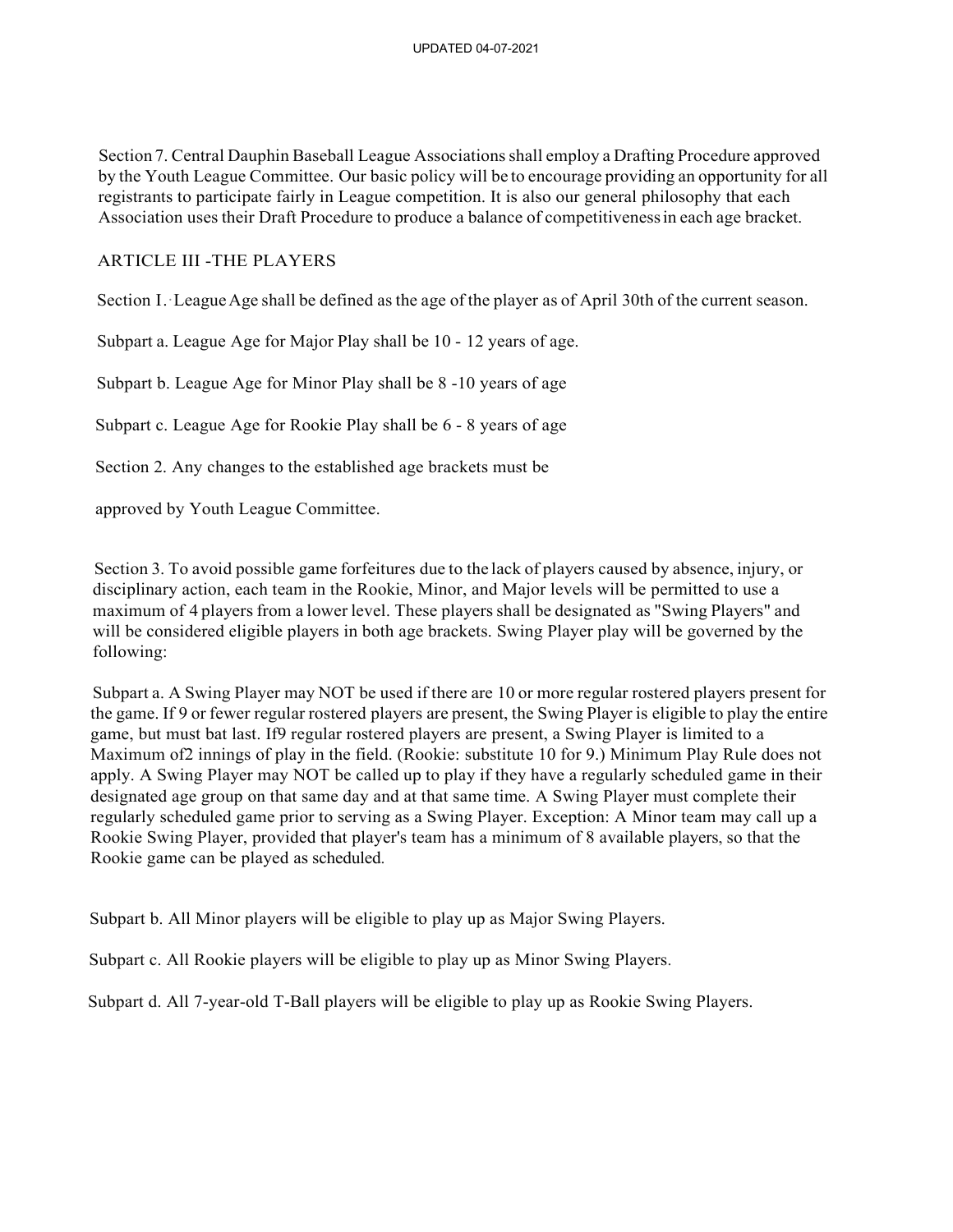Subpart e. The opposing head coach and umpire should be notified prior to the start of the game ofthe intent to utilize Swing Players.

Subpart f. A Swing Player is only eligible to play for a team within the Association in which he is rostered.

Subpart g. A Swing Player may not pitch.

Section 4. Team rosters listing players names, addresses, birth dates, league age, and the name of one parent or guardian shall be in the possession of the Youth League Commissioner no later than one week prior to the first regularly scheduled game.

Section 5. Member Associations are responsible for certifying the birth dates on rosters by requiring players to show proof of age.

Section 6. Any additions or changes to a team roster must be made with approval of the member Associations and as voted on by the Youth League Committee no later than 24 hours prior to the first regularly scheduled game.

Section 7. Failure to provide the Youth League Commissioner with a team roster form shall cause such team to forfeit each game played while the required roster is outstanding. This is NOT a protest item.

Section 8. Each team member and coach must be covered by Insurance, including travel to and from games as well as during play.

## ARTICLE IV-EQUIPMENT and PLAYING FIELDS

Section 1. The League will establish the official ball each year.

Section 2. Protective equipment that must be worn includes:

Subpart a. Batters and base runners must wear a batting helmet with earflaps. (Reference Babe Ruth Rule 1.16)

Subpart b. Catchers must wear appropriate shin guards, chest protector, head and face protection, and a cup. (Reference Babe Ruth Rule 1.16) A dangling throat protector is required, even if a hockey-style mask is used.

Subpart c. Batting vests are acceptable.

Subpart d. Face shields/helmets for pitchers are acceptable.

Section 3. The League will establish bat limits each year.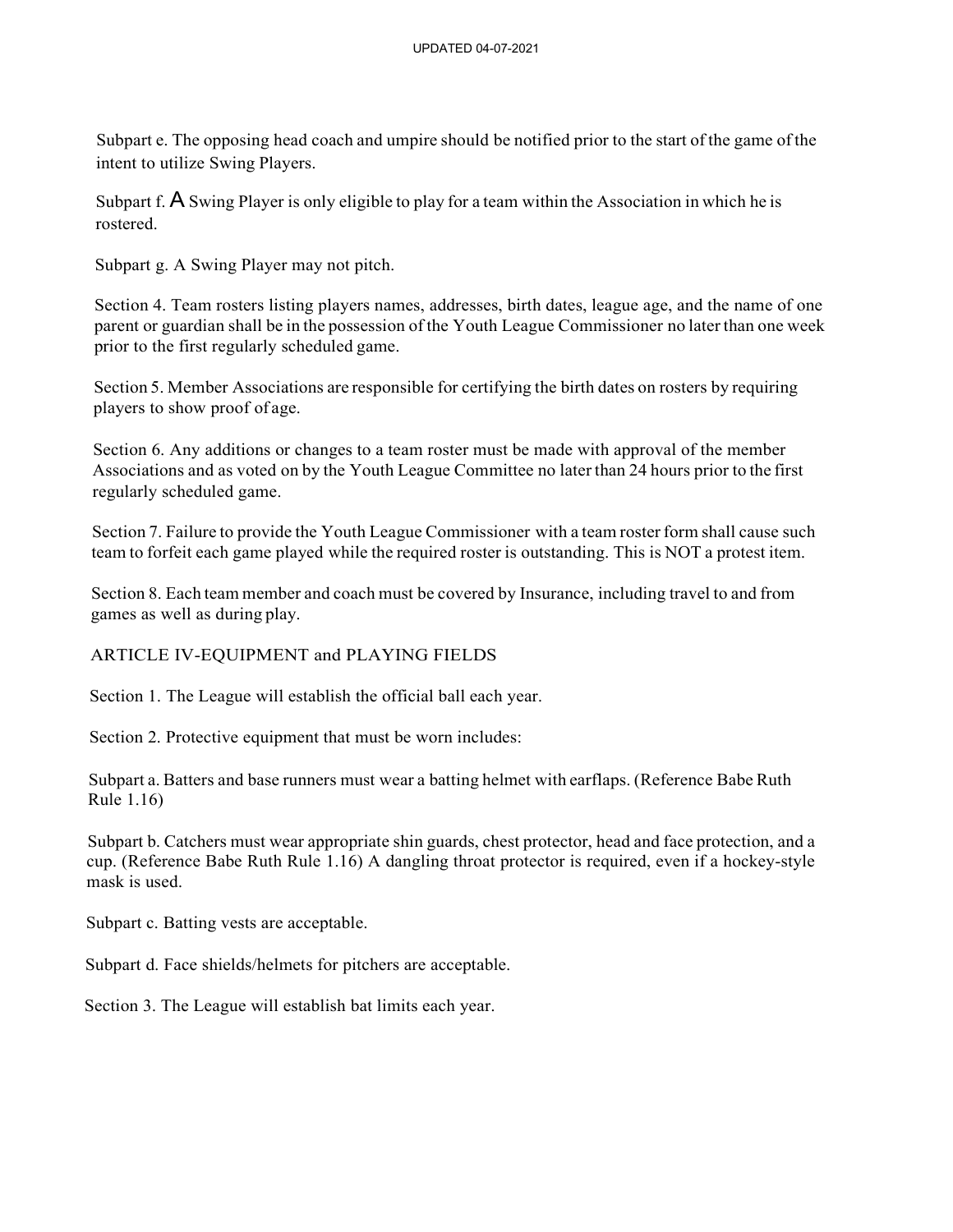Subpart a. Only bats with the USAB at marking are eligible for use in Major, Minor and Rookie play. (Reference Babe Ruth Rule 1.10)

Subpart b. An automatic out will be imposed on a player for using an illegal bat. If a bat is determined to be illegal, it should be removed from play by the umpire. Multiple offenses by the same player or team should be reported to the Youth League Commissioner, and the head coach of that team will be ejected

Section 4; Each field used for Major play shall be equipped with regulation 70-foot bases and a backstop. A minimum 6-foot canvas on the backstop immediately behind home plate is recommended. An outfield fence (minimum height of 48 inches) shall be located at least 180 feet from home plate.

Section 5. Each field used for Minor and Rookie play shall be equipped with regulation 60-foot bases and a backstop. A minimum 6-foot canvas on the backstop immediately behind home plate is recommended. Fields used for Minor or Rookie play do not require a fence, although one is highly recommended.

Section 6. Fields must be marked for foul lines and out-of-play areas.

Section 7. The home team shall provide 2 new League-approved baseballs for each home game. An approved non-new  $2<sup>nd</sup>$  ball for Minor games may be used with umpire approval.

Section 8. Each home team must provide a first aid kit, including ice packs.

Section 9. Uniforms are not required, but it is suggested that players wear identical T-shirts and caps. There shall be no restriction on the color of batting gloves. Pitchers may not use sweatbands or longsleeved, light colored shirts. White shirts are not permitted for any team uniform.

### ARTICLE V-GENERAL PLAYING RULES - MINOR and MAJOR

Section 1. Major and Minor play will be governed by the official Babe Ruth (Cal Ripken) playing rules except as specifically covered herein.

Section 2. Starting time for games is as follows:

Subpart a. Starting time on weekdays is 5:30 PM until May 1st; 6:00 PM after May 1s1; weekends as agreed upon by both coaches. For Associations with fields equipped with lights, late games can be played if agreed upon by both coaches.

Subpart b. The home team has the field for practice until 20 minutes prior to game time. The visiting team has the field for practice until 5 minutes before gametime.

Section 3. Length of games shall be 6 innings; game is official after 4 innings  $(3 \frac{1}{2})$  innings if the team is ahead). The Chief Umpire shall decide if a game is to be halted due to weather or darkness. Time limit for each game is 2 hours and 15 minutes. No new innings can be started after 2 hours. Extra innings are permissible as long as you stay within the time limit.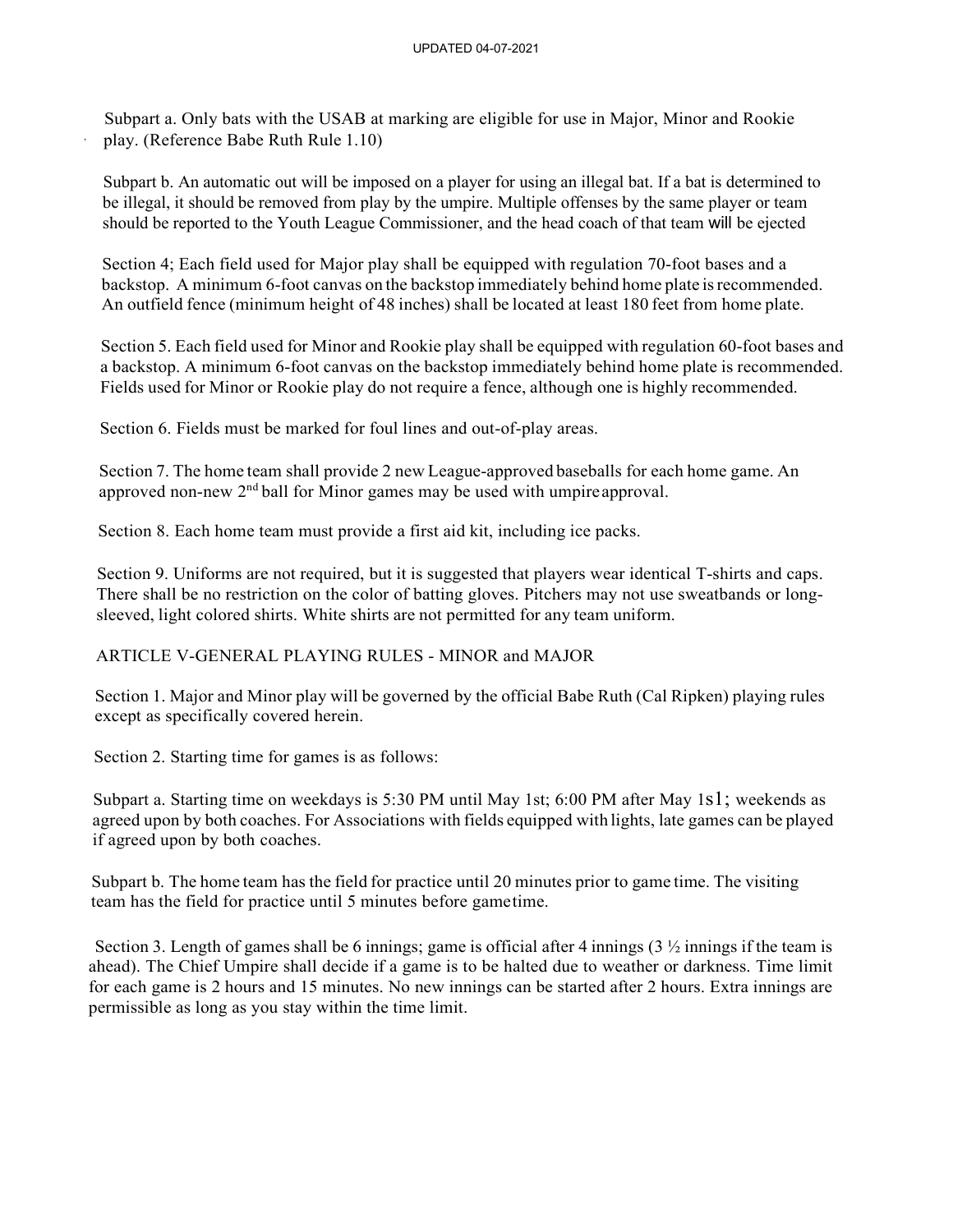Subpart a. In the event that lightning is sighted, play will be stopped immediately, and all players and spectators will take shelter. Play may not resume until 15 minutes have passed since the most recent sighting. If a game is interrupted due to lightning, all other games being played at that location must be delayed as well.

Section 4. Every effort should be made to play the game. Forfeit, due to lack of players, will occur 15 minutes after the scheduled starting time.

Section 5. A legal game can begin as long as a team can field 8 players. If a  $9<sup>th</sup>$  player comes after the game begins, this player must play and must be inserted at the beginning of the next half inning. If a team cannot field at least 8 players, the team will automatically forfeit the game. If a team is playing with 8 players, there is no automatic out for the ninth position in the batting order. Any team refusing to start a game with 8 players will automatically forfeit the game, after the 15-minute grace period.

Section 6. The home team has the authority to cancel a game due to bad weather or unplayable field conditions before the official game starting time. Should the home team cancel the game, the home team manager MUST notify the opposing coach in a timelyfashion.

Section 7. A coach will be permitted to reschedule a game when a school function directly affects his players or field availability. Notification must be given 24 hours before the start of the game to the opposing coach. No other rescheduling for non-weather related reasons will be allowed. The penalty for not notifying the opposing coach will be a forfeit.

Section 8. All non-regulation games including ties, rainouts, etc., must be rescheduled within 14 days of the originally scheduled date. All games MUST be completed within the week following the completion of the season. The home team is responsible for rescheduling. If the game has not been played within the required time, the Youth League Committee may award a forfeit to either team after a formal review of circumstances. No forfeit can be awarded without the approval of a member of the Youth League Committee.

Section 9. Tie games: In the event an official game is tied when play is halted due to weather or darkness, the game shall be considered complete.

Section 10. Suspended games: If a game is suspended before it has become a regulation game, but after one or more innings have been played, it shall be resumed exactly where it left off. The batting order must remain the same or as close as possible depending on player availability, but the same pitcher does not have to pitch when the game is resumed, even if the pitcher has eligible innings left.

Section 11. Pitch Counts:

Minor-Maximum of60pitches per game: players have nodaysrest up to 25 pitches; 1 daysrest between 26-40 pitches; 2 day rest between 41-60 pitches. Players have a maximum of 80 pitches in a week; if there is a 3<sup>rd.</sup>game ina given week, pitcher has up to amaximum of 100 pitches. No 11 year old canpitchinMinors. Pitching atthe minor level will be from 46 feet.

Major- Maximum of 70 pitches per game: players have no days rest up to 25 pitches; 1 day rest between 26-40 pitches; 2 days rest between 41-70 pitches. Players have a maximum of 80 pitches in 1 week; if there is a  $3<sup>rd</sup>$  game in a given week, pitcher has up to a maximum of 100 pitches. Pitching at the major level will be from 50 feet.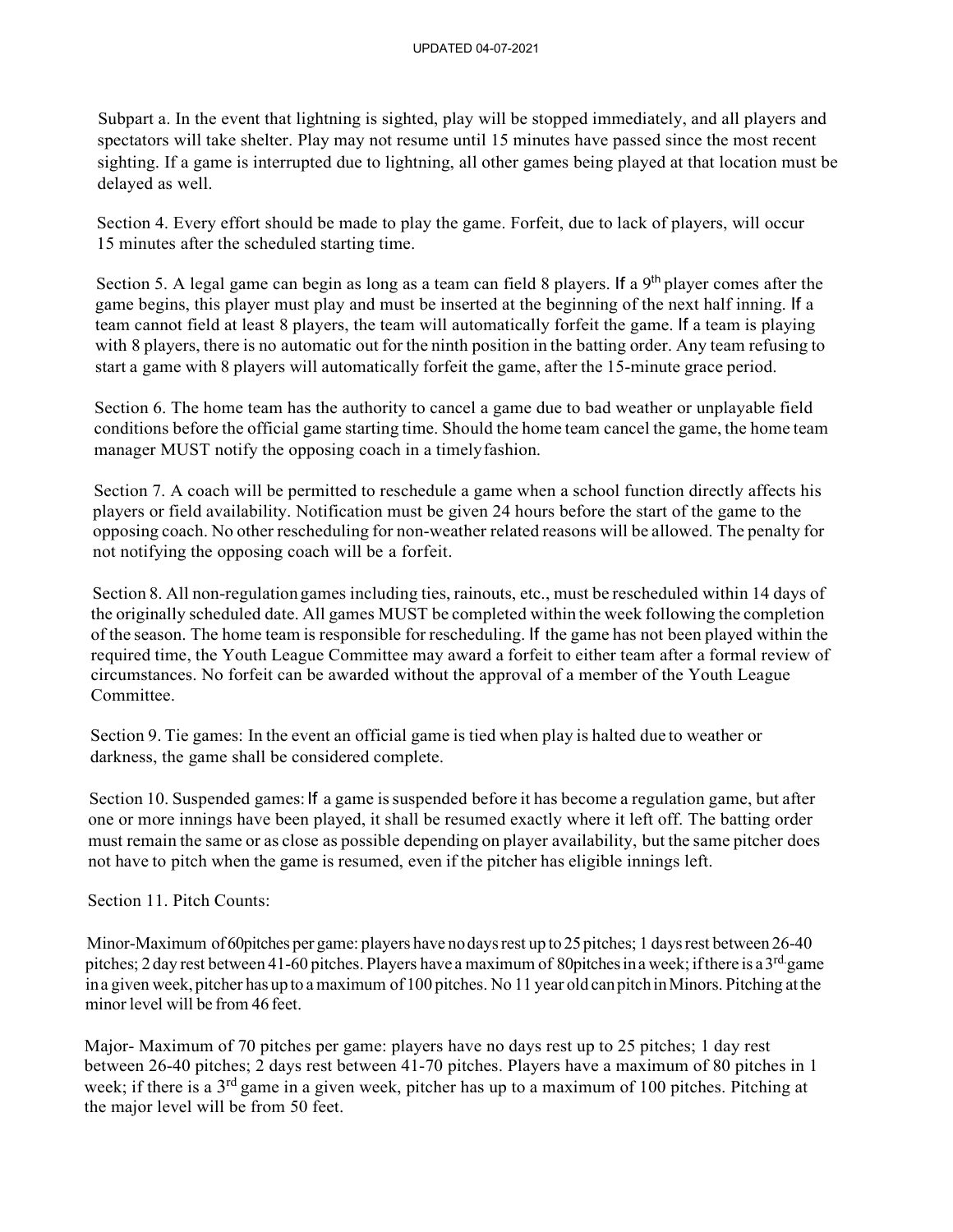A player once removed as a pitcher cannot return to the game as a pitcher. Any team that violates the stated Pitching Rules will be charged with an automatic forfeit of the game.

Section 12. The player cannot pitch if has caught more than 2 innings in the game. If the player catches at all, the player cannot pitch more than 40 pitches in the same game. Each team shall be required to keep a Pitchers Log as part of their game records. The Pitchers Log shall indicate date, name, age, innings pitched, and pitches thrown, by each pitcher and must be signed at the end of each game by the opposing coach or scorekeeper. The Pitchers Log shall be made available to the opposing coach upon request. Any coach who fails to maintain an up to date and accurate Pitchers Log should be reported to the Youth League Commissioner and is subject to disciplinary action.

Section 13. Balks will be called at the Major level per Babe Ruth Rule 8.05. Each pitcher will be allowed one balk warning before penalties will be enforced. No balks will be called at the Minor level.

Section 14. Batting Order: A team may bat nine players, or any number up to the total number of players present for the game. Major: Team bats 9 players with an option to bat 10 with extra hitter; Minors: Continuous batting order of all players on the roster present at the game. Only exception is team can bat fewer than all players to match the number being batted by the other team. For instance, one team has 14 players and the other has 11 players. The team with 14 players can bat 11 players to match the other team. The number of batters in the initial line-up may not change during the game, unless a player leaves the game due to injury or ejection. If a team is batting all of its players, the missing player's spot in the order will be skipped. An automatic out will be recorded for ejected players, but not for injured players. All rostered players must still play a field position for a minimum of six outs, in compliance with the Minimum Play Rule.

Section 15. Coaches: Either adult coaches or player coaches may be used as base coaches. Only one adult coach is permitted to officially call time and discuss matters with the Chief Umpire. No coach may enter the playing field before calling a time out and the umpire acknowledging the coach and granting the time out. Any violation of this rule results in a warning for the first offense and an ejection for the second offense. The only exception to this rule is for an injury to a player, coach, or umpire.

Section 16. Stealing: Minor players may steal one base at a time. Base runners may not leave their occupied base until after the pitched ball reaches home plate. Reference Cal Ripken Special Base Running Rule (page 13) to determine the penalty to the runner when leaving the base early.

The following rules will govern stealing at the Minor level:

- 1) No runner may advance beyond the base stolen until the next pitch is thrown. Even in the event of a mishandled or overthrown ball, he must remain at the base stolen, whether or not the ball leaves the field of play.
- 2) No stealing of home at the minor level is permitted at any time. Runners can only advance home on a bases loaded walk or a ball put into play.
- 3) Any team with a lead of 10 runs or more cannot continue advancing runners on base through stealing. Runners are permitted to advance on a passed ball ONLY but obviously can't advance home.

Section 17. Sliding: Any runner is out when the runner does not slide or avoid contact with a fielder who hasthe ball and is waiting to make a tag. A runner may not jump over a defensive player to avoid a tag. It is a judgment call by the umpire and it is recommended that before each game the two teams discuss this with the umpire. Head first sliding is allowed only when returning to a base.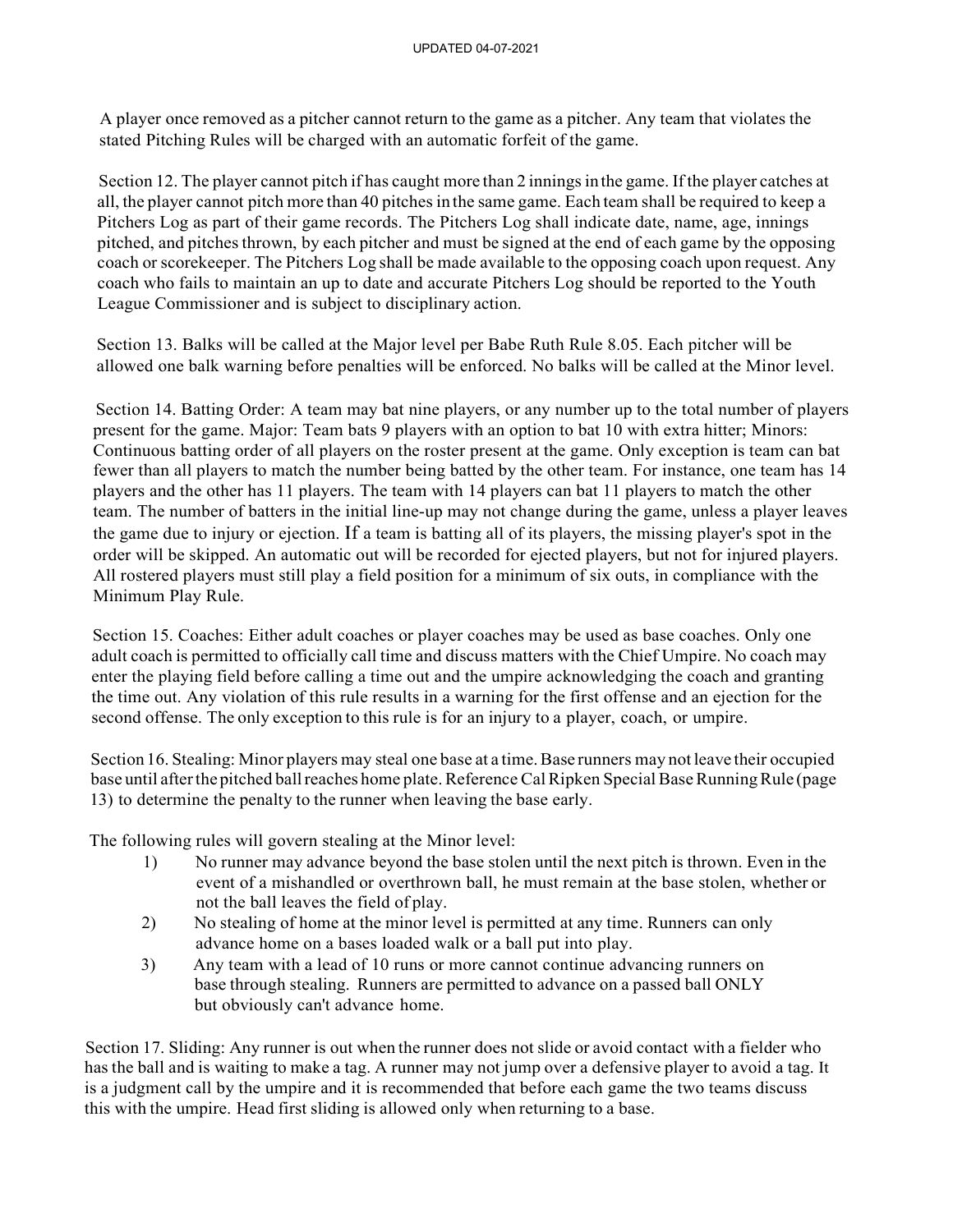Section 18. A Courtesy Runner will be allowed for the pitcher and catcher at any time during the game, provided time is called and the umpire and opposing coach are notified. The Courtesy Runner must be a player who is not in the game at that time, and the pitcher and catcher are determined based upon what position they were playing during the last batter of their last defensive inning. If a team is batting all of its players, then the only player who may be used as a Courtesy Runner is the one who recorded the last batted out. Using a player as a Courtesy Runner does not fulfill any of the Minimum Play Rule requirements. The same player cannot be used as a Courtesy Runner more than one time per inning. In an effort to speed up the game a courtesy runner for the catcher should be used with 2 outsin an inning. Though it is not required it is highly recommended. The courtesy runner for the catcher is voluntary with 2 outs in an inning in effort to speed up the game.

Section 19. A game will be complete at the end of the  $3<sup>rd</sup>$  if any team is winning by 15 or more runs or end of  $4<sup>th</sup>$ <sub>or</sub>  $5<sup>th</sup>$  if winning by 10 or more runs. That will be considered the mercy rule.

Section 20. The first five innings of the Minor game will be limited to 5 runs or 3 outs per inning. The sixth inning allows unlimited runs until 3 outs are achieved or until the home team goes ahead during their half of the sixth inning. Unlimited scoring is allowed for Major play until 3 outs are achieved. The game ends in the  $2<sup>nd</sup>$  half of the 6<sup>th</sup> if the home team goes ahead.

Section 21. The home team will be the official score keeper and must have someone keeping score.

Score books must be kept correctly. Game results should be reported within 12 hours after each game to your Association's score liaison, who will post them on the website.

Section 22. Only team members (those on the roster), bat boy, score keeper and coaches will be permitted in or around the bench or dugoutarea.

Section 23. The Infield Fly Rule will NOT be enforced for Minor ball. The runners may advance at their own risk and the batter is not automatically out if the ball is dropped.

## ARTICLE VI - GENERAL PLAYING RULES - ROOKIE

Section 1. Rookie is intended to provide instruction and an opportunity to develop baseball skills, including pitching, in a less competitive environment than Minor. Rookie play will be governed by the rules for Minor, except asspecifically covered herein. The major differences between Rookie and Minor play are:

Rookie: Coaches serve as umpire. Teams are allowed 4 outfielders. All players are in the batting order the entire game. There is no base on balls allowed during the machine pitch.

Section 2. Games: The Home Team will be official score keeper. No league standings will be maintained. Postponed or suspended games do not need to be finished or replayed.

Section 3. Players: There will be 10 players on the field with 4 defensive outfielders. A team must field at least 8 players. No player will be allowed to play the same position for more than 3 innings in a game.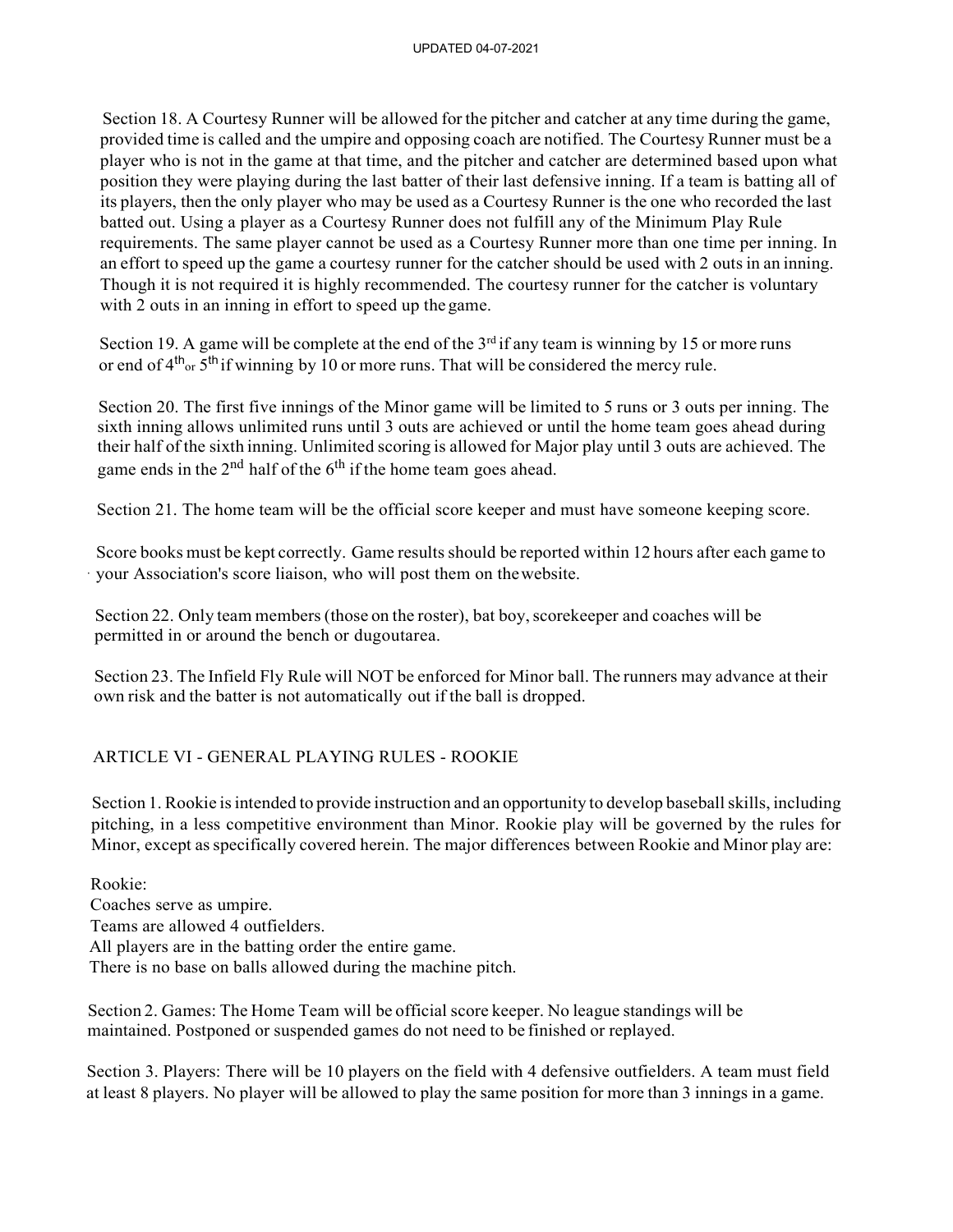Each player must play at least nine outs in the field.

Section 4, Batters: All players who report to a game must be in the batting order throughout the entire game. Each player will take their turn at bat whether or not they are in the field during the inning of the at-bat. Players arriving after the start ofthe game will be placed at the bottom ofthe batting order. There is a 3-run limit per inning. Throwing the bat is an automatic out, the ball is dead, and no runners may advance. No bunting is allowed. There is no base on balls. There is no Infield Fly Rule. The runners may advance at their own risk and the batter is not automatically out if the ball is dropped.

Section 5. Base Running: No stealing or leading is permitted. Runners may only advance on a batted ball. Base runners must slide on a close play to avoid collision.

Section 6. On balls hit to the outfield, play stops when the ball is returned and possessed inthe infield. The ball is considered to be in the infield when it crosses the base path. On balls hit to the infield, play stops when, after the initial play, the ball is thrown to the pitcher and possessed by the pitcher at the mound.

Section 7. Overthrows: On overthrows out of the playing area, the base runner is permitted only one base, at the risk of being thrown out. Overthrows that remain in the field of play are live except for overthrows to the pitcher made in an attempt to stop the play. In this instance, runners will be awarded the base to which they were running, provided that they were more than half way to the base when the throw was made. Play stops when the ball is thrown to/toward the pitcher in Minors.

Section 8. Player Pitching: Player pitching will occur forthe last 3innings ofthe game. The first 3 innings will be machine pitch. No player may pitch more than 4 innings in any week. Any one player may pitch a maximum of2 innings per game. These must be consecutive. One pitch constitutes an inning pitched. If a pitcher hits 2 players in the same inning, the pitcher will not be allowed to pitch any more in that game. Pitching will be done from 40 feet.

Section 9. Machine Pitching. There will be no walks. The player will be given 5 pitches per at- bat. Balls/Strikes will be called. The machine will pitchthefirst 3 innings of every game. The machine will be a Louisville Slugger Blue Frame Pitching Machine.

Section 10. Interference: Base runners interfering with the fielding of a ball will be called out. A play can still be made on the batter or other runners. Being hit by a batted ball or running into a fielder trying to field a ball is considered interference on the part of therunner.

A fielder interfering with a base runner results in awarding the base runner the base to which he is running. Fielders making a play on a batted ball are entitled to the position and runners must avoid them. Catcher's Interference - batter is awarded first base, forced runners advance.

Section 11. Umpires: A coach from the batting team will call balls and strikes from behind the pitcher. The strike zone will include the vertical distance between the batter's knees and shoulders standing upright, and the horizontal distance of the black borders of the plate. If any part of the ball contacts the above zone, the pitch is a strike. Coaches at 1st and 3rd base call plays at their respective bases. Runners get the benefit of the doubt. The coach umpiring from the mound will call plays at Home and 2nd base.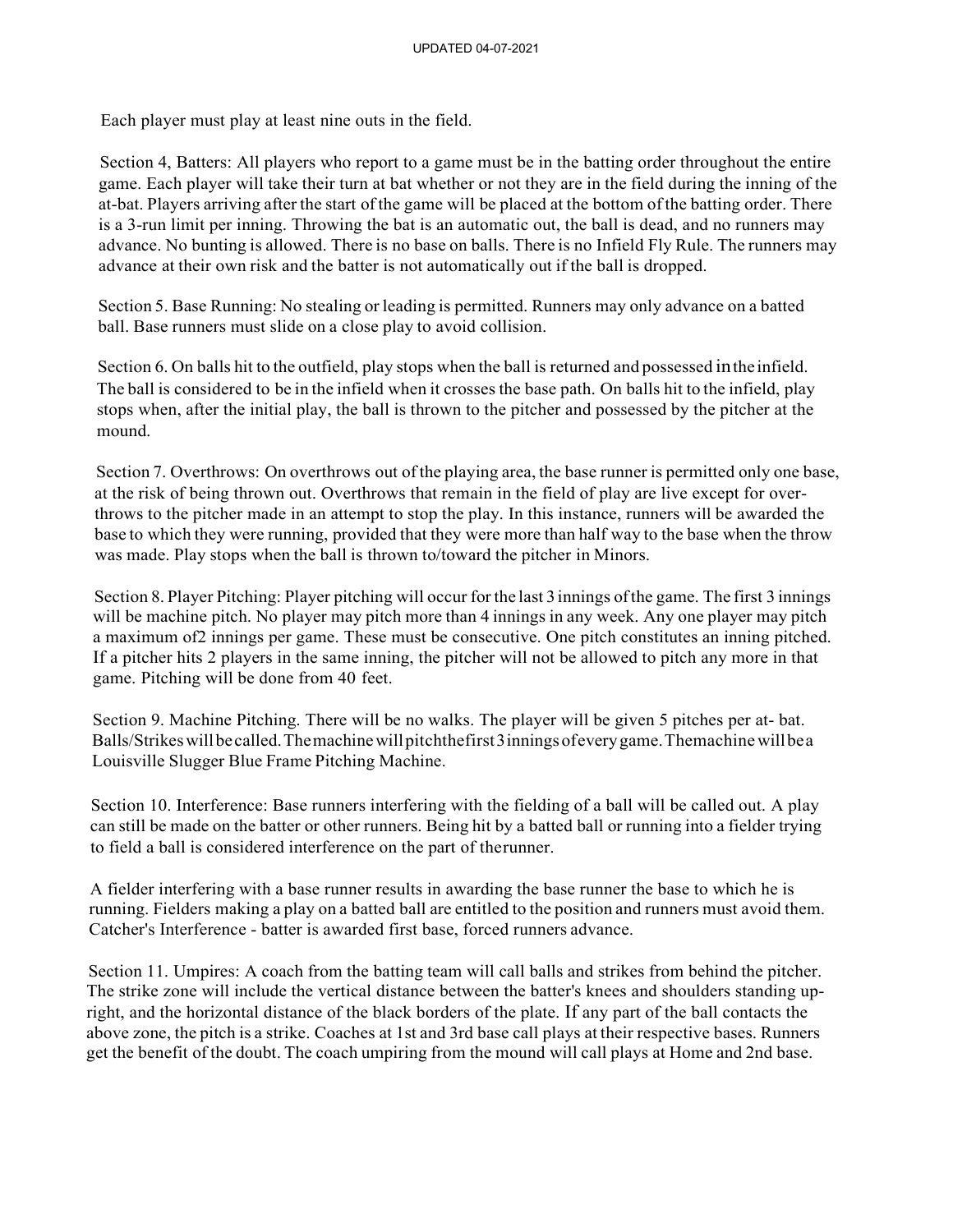Section 12. Batted balls touching a coach and pitching machine are considered singles. Each base runner Will be forwarded one base. No play on the ball may be made. Coaches should try to get out of the way of a batted ball and refrain from playing it except for self-preservationor the protection of the player: fielding the pitcher's position.

### ARTICLE IX - POST SEASON

Section 1. All Major and Minor teams will participate in a play-off tournament. The bracket will be single elimination.

Section 2. Play-off seeding is determined based on regular season order of finish. The following progression will be used to determine seeding of teams which are tied at the end of the regularseason. If more than two teams are involved in a tie, this still applies. Itshould be noted that moving down the progression may eliminate a team (from a three or more team tie), and that you continue down the list until all teams are seeded.

- 1. Most Wins.
- 2. Head-to-head record during regular season.

Note -- In ties involving three or more teams, this becomes head-to-head-to-head,etc. In other words, the winning percentage of each team versus all teams involved in the tie is what is used. Example using a three-team tie:

- During the season Team A had 1 win and l loss against Team Band 1 loss to Team C
- Team B had 1 win and 1 loss against Team A and 1 win against Team C
- Team A has a winning percentage of 0.333
- Team B has a winning percentage of 0.667
- Team C has a winning percentage of 0.500
- Team B is the highest seed
- Team C is the middle seed
- Team A is the lowest seed
- 3. Winning Percentage versus the  $1<sup>st</sup>$  place team (from the final regular season standings).
- 4. Winning Percentage versus the  $2<sup>nd</sup>$  place team (from the final regular season standings).
- 5. Winning Percentage versus the  $3<sup>rd</sup>$  place team (from the final regular season standings).
- 6. Winning Percentage versus the  $4<sup>th</sup>$  place team (from the final regular season standings).
- 7. Winning Percentage versus the  $5<sup>th</sup>$  place team (from the final regular season standings). Note: For 3 through 7, if the tie is between teams in 1st/2nd, 2nd/3rd, 3rd/4th, or 4th/5th, that tiebreaker is skipped. Example: If two teams tie for 1st/2nd place, jump over tiebreakers 3 and 4.
- 8. Best 2 of 3-coin toss.

Section 3. If teams have not played an equal number of games, then a point system will be used to determine seeding. 2 points will be awarded for each win, 1 point for each tie, 0 points for each loss, and -1 point for each game not played.

Section 4. With only one exception, the higher seeded team is always the home team for each game, regardless of where the game is played.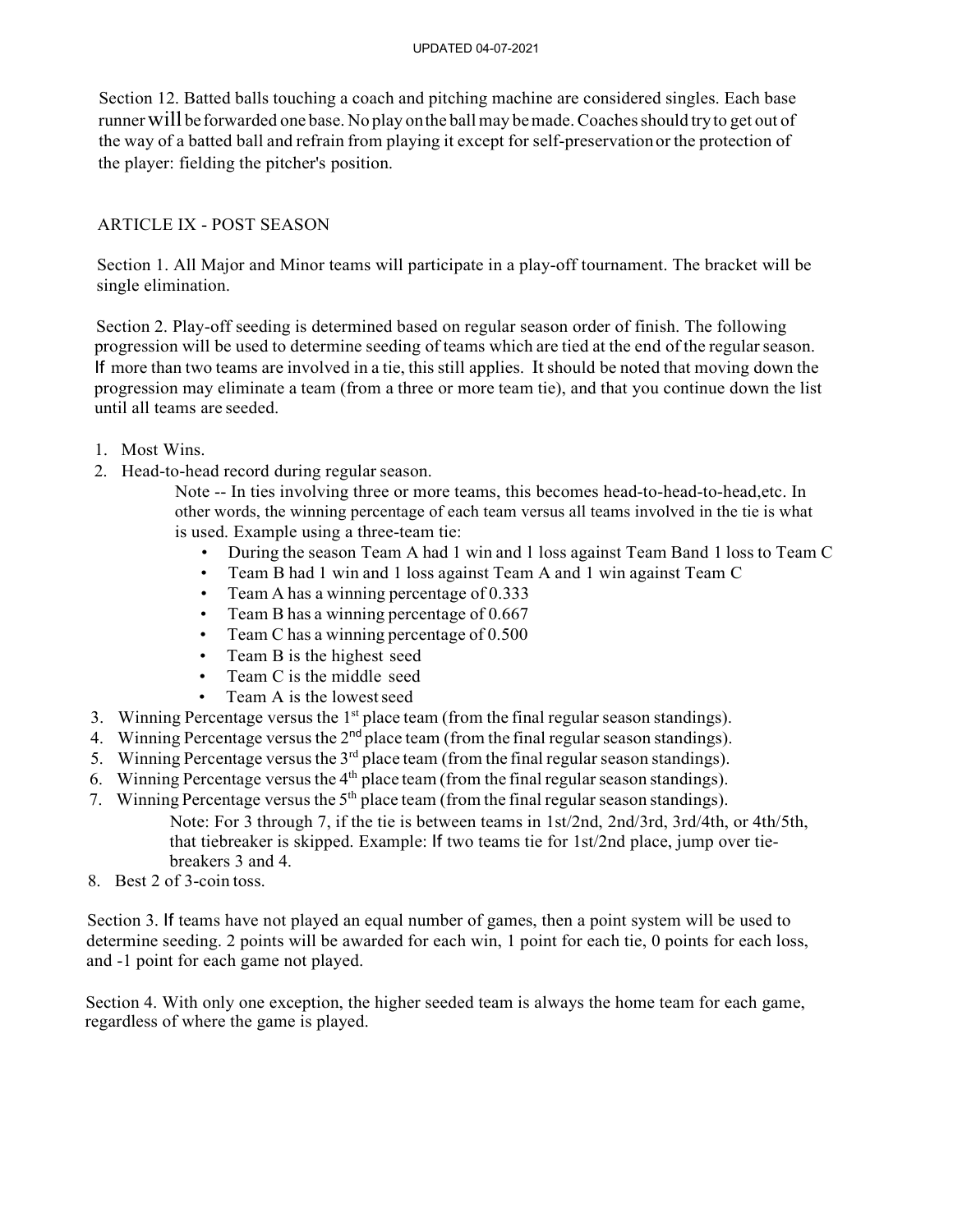#### UPDATED 04-07-2021

Section 5. For play-offs, the home team has the choice of bench side prior to warmups, gets the field for warm up from 5:15 to 5:35, and bats last during the game. For play-offs, the away team gets the bench side not chosen by the home team, gets the field for warm up from 5:35 to 5:55, and bats first during the game. Neither team should be on the playing field prior to 5:15. If they choose, the teams can practice earlier on adjoining fields or open space near the field to be used for the play-off game.

Section 6. For the 1<sup>st</sup> and 2<sup>nd</sup> round of the playoffs only, the higher seeded teams (#1 through #4) will play at their home field, when applicable. Exceptions include: weather postponements & field availability. If two teams from the same association are both among the top four seeded teams and where only one field is available, the lower seeded team will play their game on aneutral field.

Section 7. Championship games are neutral sites.

I

Note: For 10:00 AM Saturday play-off games, the home team warm up times are 9:15 to 9:35, and the away team warm up times are 9:35 to 9:55.

### ARTICLE VII -PLAYER, COACH, SPECTATOR CONDUCT

Section 1. Players and coaches using profanity will be removed from the game by the umpire. Exceptional sportsmanship is expected from those individuals associated with the CDBL.

Section 2. Players and coaches using a harsh approach to an umpire will be immediately warned by the umpire. For a  $2<sup>nd</sup>$  offense, the offending person will be removed from the game.

Section 3. If spectators cause a disturbance or continuously harass any individual at the field, it will be the responsibility of both head coaches to control such conduct. It will be the home team head coach's responsibilityto call the police if conduct cannot be controlled orthe offending party will not cooperate with the coaches.

Section 4. Any intentional harm to any player, coach, or umpire will be prosecuted to the full extent of the law with full support of the CDBL.

Section 5. A coach being ejected from a game MAY be subjected to a one game suspension. This will be decided after the incident has been investigated. A second ejection in the same year MAY carry a oneyearsuspension as a coach within the CDBL from the time of the second ejection. This decision will be made post investigation.

Section 6. Any player removed from a game by an umpire will be given a written warning for the offense from the League. Any further infractions by the same player will cause that player to be suspended for the balance of the season (regular and post season play). The home Association is responsible for administering the penalty.

Section 7. Tobacco products may not be used on the playing field, bench, or dugout areas.

Section 8. No alcoholic beverages are permitted on the fieldareas.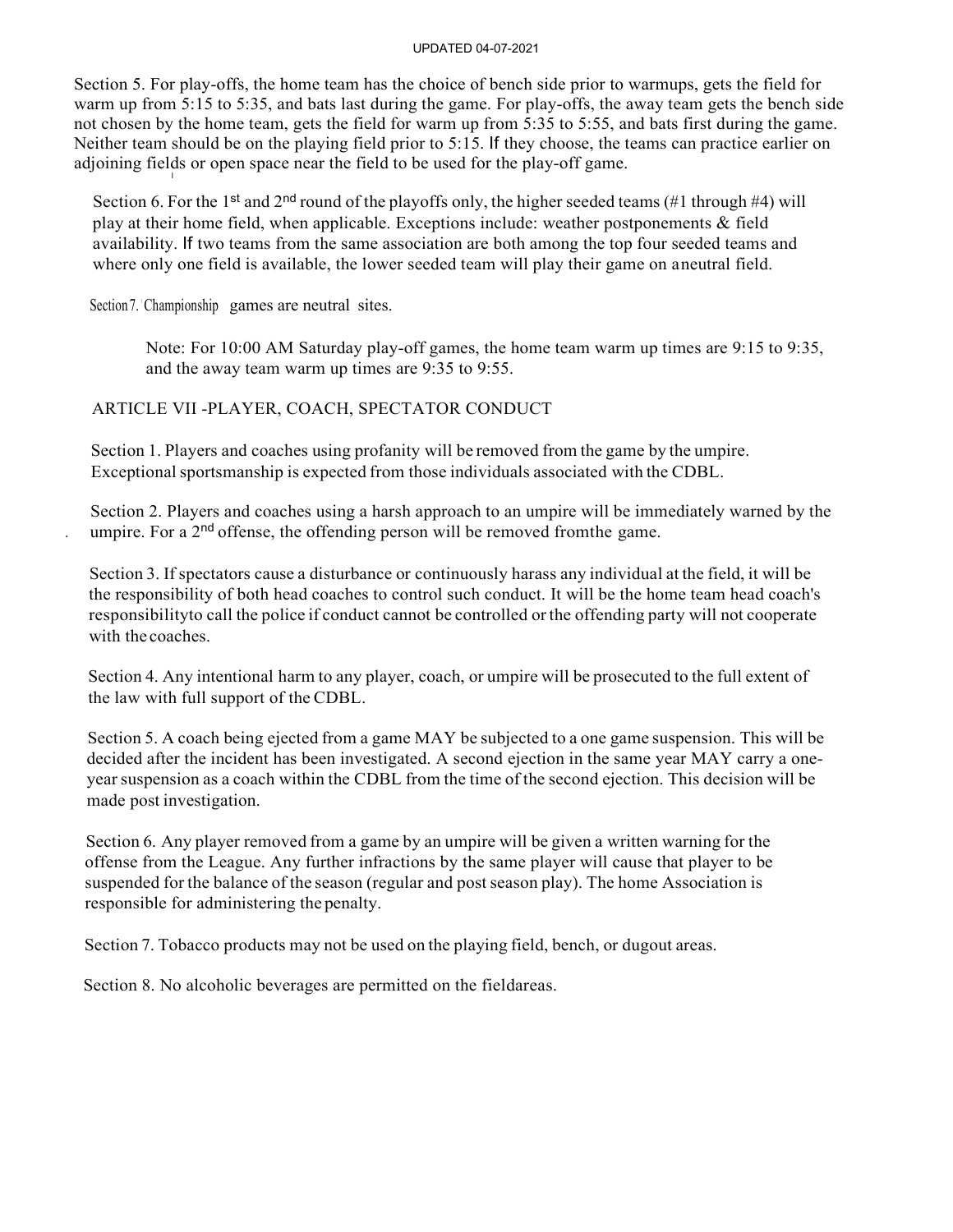#### UPDATED 04-07-2021

## Section 9. Any coach that knowingly breaks the Official Cal Ripken or Central Dauphin Baseball League Rules to gain an advantage may be permanently suspended from coaching in the CDBL. Decision will be made based on appropriate investigation. This is a very serious offense. Behavior of this sort will not be tolerated. The CDBL wants only those coaches with the highest levels of sportsmanship and game ethics.

# I ARTICLE VIII - UMPIRES

Section 1, Umpires are to be used at the Major and Minor level. Umpires will be paid prior to the start of the game, a fee to be determined annually by each member Association.

Section 2, The home team, or a commissioner as established by the League, will be responsible for scheduling an umpire for all home games. If for any reason the umpire fails to show up for a game, the. home team may furnish an umpire from the stands as approved by the opposing coach. If no one can decide, or no one is available, then the home team's head coach will call for the visiting team and the visiting team's head coach will call for the home team. If coaches are used as the umpire, they shall refrain from talking to the pitcher, other than for relaying the count or calling illegal pitches.

Section 3. An umpire has the authority to disqualify any player or coach for objecting to decisions concerning unsportsmanlike conduct or language and to eject them from the playing field.

Section 4. If there is only one umpire, they will have total jurisdiction of the game. If there is more than one umpire, then one shall be designated the Umpire in Chief and the other as the field umpire.

Section 5. No scheduled umpire should be replaced during a game unless they become injured or cannot continue.

Section 6. The umpire may make rulings on calls not covered within our By-Laws based on the current rules of baseball. Babe Ruth Rules may be used as a basis to these rulings, but not necessarily the rule. Common sense should prevail in any judgment that is not covered within the CDBL Rules & Procedures document or Babe Ruth Rules.

## ARTICLE IX - PROTEST PROCEDURE

Section 1. The aim of the Central Dauphin Baseball League is to provide a baseball game that is both enjoyable and instructional for all the youngsters involved. The coaches and umpires should do their utmost to see that each game is properly played according to all existing rules and regulations. Any disagreements regarding these rules and regulations should be resolved at the game site and preferably at the time of the questioned infraction. However, if an infraction cannot be resolved, the following procedure shall be followed:

Section 2. The protesting coach must notify the home plate umpire immediately upon discovering the infraction. The umpire will then notify the opposing coach that the game is being played under protest.